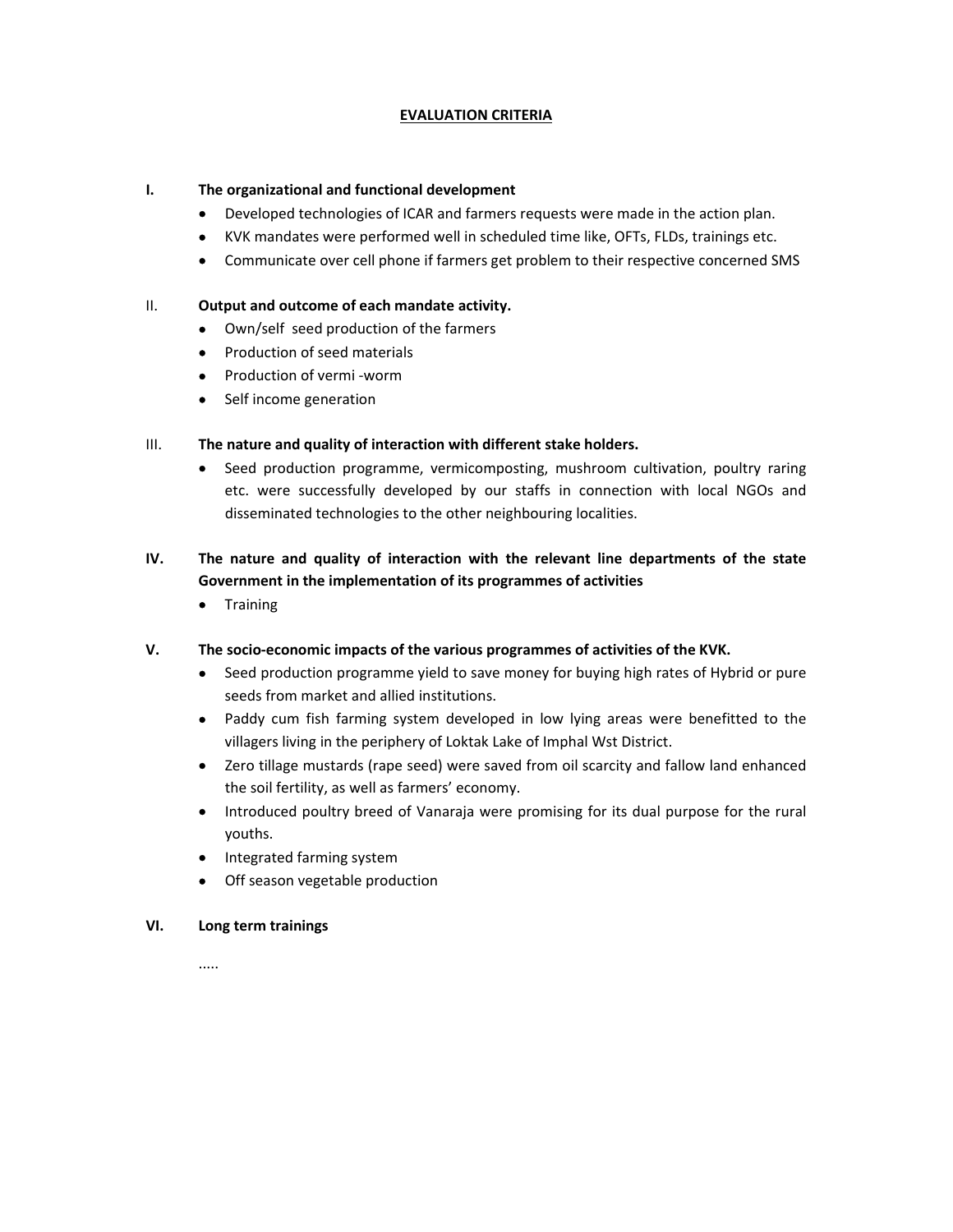#### **VII. Publications**

| Sl. No. | Title of the literature                    | <b>Dialect</b>     |
|---------|--------------------------------------------|--------------------|
| 1.      | Back Quarter (black leg)                   | Manipuri           |
| 2.      | <b>Cakes and Cookies</b>                   | English            |
| 3.      | <b>Cultivation of Cabbage</b>              | Manipuri           |
| 4.      | Cultivation of Field pea                   | Manipuri           |
| 5.      | <b>Cultivation of Onion</b>                | Manipuri           |
| 6.      | <b>Cultivation of Tomato</b>               | Manipuri           |
| 7.      | Groundnut cultivation                      | Manipuri           |
| 8.      | <b>Mustard cultivation</b>                 | Manipuri           |
| 9.      | <b>Nutritious Snacks</b>                   | English            |
| 10.     | <b>Pickles and Preserves</b>               | Manipuri           |
| 11.     | Pineapple Squash                           | English            |
| 12.     | Preparation of Soap                        | English            |
| 13.     | Ranikhet disease (new castle disease)      | Manipuri           |
| 14.     | Soya bean cultivation                      | Manipuri           |
| 15.     | Squash and Jams                            | English            |
| 16.     | Tips for Groundnut cultivation in Manipuri | English            |
| 17.     | Tips for soil and water conservation       | English            |
| 18.     | Tips for soybean cultivation in Manipuri   | English            |
| 19.     | <b>Tomato Preserves</b>                    | English            |
| 20.     | Value added products from lemon            | English            |
| 21.     | Value addition from Mango                  | English            |
| 22.     | Weaning diet and its preparation           | English & Manipuri |
|         |                                            |                    |

# **VIII. Productivity and profitability enhancement of FLD farmers (with documentary evidence)**

• Video clip (not prepared in this year)

## **IX. Livelihood security of the farmers**

- Paddy cum fish farming
- Poultry farming
- Dairy farming
- Offseason vegetable production
- Processing of value added items of agricultural products

## **X. Creation of job opportunity**

- Paddy cum fish farming
- Poultry farming
- Dairy farming
- Offseason vegetable production
- Processing of value added items of agricultural products
- Mushroom production